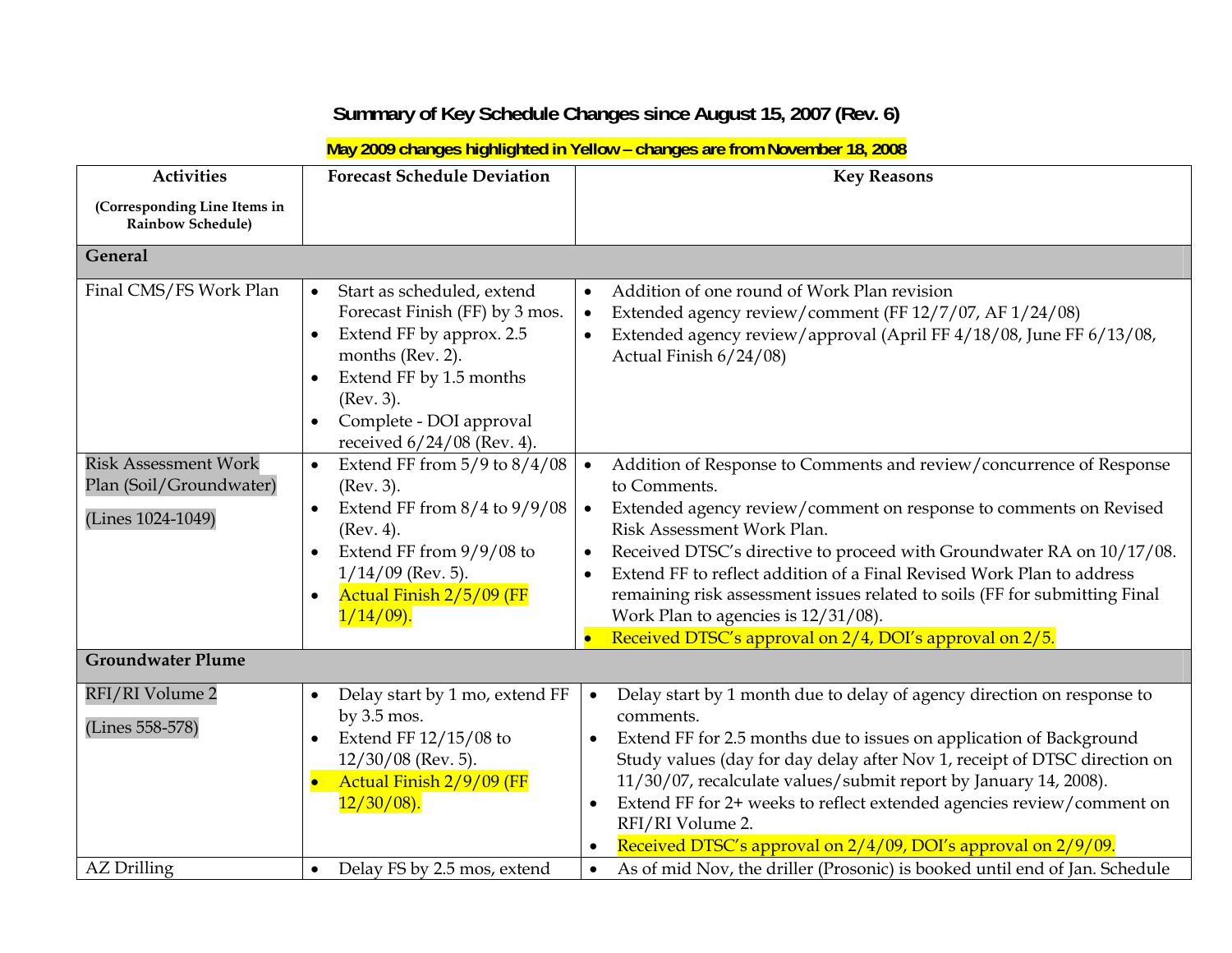| (field/reporting)<br>(Lines 423-444)                       | FF by about 3 mos.<br>Extend FF by 1+ month (from<br>$7/1$ to mid-Aug) (Rev. 2).<br>Extend FF to reflect ADEQ's<br>$\bullet$<br>evaluation of path forward<br>under the AZ Voluntary<br>Remediation Program. | was changed to reflect a KO mtg on 1/15/08, and start equip mob to site<br>on $1/24/08$ .<br>KO mtg is $3/10/08$ , start of drilling $3/11/08$ .<br>$\bullet$<br>Based on input from ADEQ in May, PG&E will be preparing a No Further<br>Action Request after completion of 6 monthly sampling events.<br>As of October 2008, PG&E completed six rounds of monthly sampling per<br>$\bullet$<br>ADEQ's conditional approval and proposed to incorporate AZ wells into<br>the groundwater monitoring sampling program (quarterly sampling).<br>ADEQ is in the process of evaluation path forward under the AZ<br>Voluntary Remediation Program.                                                                                                                                                                                                                                                                                                                                                                                                                                                                                                                          |
|------------------------------------------------------------|--------------------------------------------------------------------------------------------------------------------------------------------------------------------------------------------------------------|-------------------------------------------------------------------------------------------------------------------------------------------------------------------------------------------------------------------------------------------------------------------------------------------------------------------------------------------------------------------------------------------------------------------------------------------------------------------------------------------------------------------------------------------------------------------------------------------------------------------------------------------------------------------------------------------------------------------------------------------------------------------------------------------------------------------------------------------------------------------------------------------------------------------------------------------------------------------------------------------------------------------------------------------------------------------------------------------------------------------------------------------------------------------------|
| RFI/RI Volume 2<br>Addendum<br>(Lines 579-599)             | Delay FS by 3 mos<br>Extend FF by 2+ months (from<br>$12/16/08$ to $3/11/09$ ) (Rev. 2)<br>Extend FF from to $3/11/09$ to<br>$3/20/09$ (Rev. 5).<br>Extend FF from 3/20 to<br>$5/29/09$ (Rev. 6).            | Cascading delay from AZ Drilling.<br>$\bullet$<br>1+ month from cascading delay from AZ Drilling.<br>$\bullet$<br>1 month from correction of a link between lines 572-573 (agency review of<br>$\bullet$<br>addendum) and lines 576-577 (agency provides comments to PG&E).<br>Added line items in schedule for DTSC/DOI review of response to<br>$\bullet$<br>comments, extended FF by 2 weeks.<br>Added time for DTSC to review/provide direction to PG&E on Draft Vol<br>2 Addendum (FF 1/23/09, AF 2/5/09).<br>Added time for a redline version submitted to DTSC on April 30, 2009.<br>$\bullet$<br>Added time for DTSC review/approval of the red-line and PG&E issuance<br>of the Final Vol. 2 Addendum.                                                                                                                                                                                                                                                                                                                                                                                                                                                         |
| <b>Groundwater Risk</b><br>Evaluation<br>(Lines 1050-1063) | Extend FF from 1/6 to<br>$\bullet$<br>$4/10/09$ .<br>Extend FF from 4/10 to<br>$4/22/09$ (Rev. 4).<br>Extend FF from 4/22 to<br>$5/11/09$ (Rev. 5).<br>Extend FF from 5/11 to<br>$7/31/09$ (Rev. 6).         | Cascading delay from Risk Assessment Work Plan.<br>$\bullet$<br>Decrease duration of "Finalization of Risk Assessment" and "Agencies<br>$\bullet$<br>review/approval" by 1 week each (from 1 month to 3 wks).<br>PG&E requested to phase the submission of the groundwater risk<br>$\bullet$<br>assessment after RFI/RI approval to allow for any post-comments<br>resolution changes in the RFI/RI Vol. 2 to be incorporated in the risk<br>assessment. August 2008 scheduled the submittal of risk assessment<br>before RFI/RI approval. Cascading delay in RFI/RI approval and<br>submission after RFI/RI approval shifted FF by 5 weeks.<br>To make up time, reduce the duration for PG&E to address review<br>comments/revise groundwater risk evaluation from 1 month to 3 weeks.<br>To make up time, reduce the duration of DTSC/DOI's review/approval of<br>the final groundwater risk evaluation from 3 to 2 weeks.<br>Cascading delay from RFI Volume 2.<br>$\bullet$<br>Extend agencies review time from $3/20$ to $4/3$ .<br>$\bullet$<br>Extended duration for PG&E response to comments and comment<br>٠<br>resolution by 5 weeks (current FF is 5/29/09) |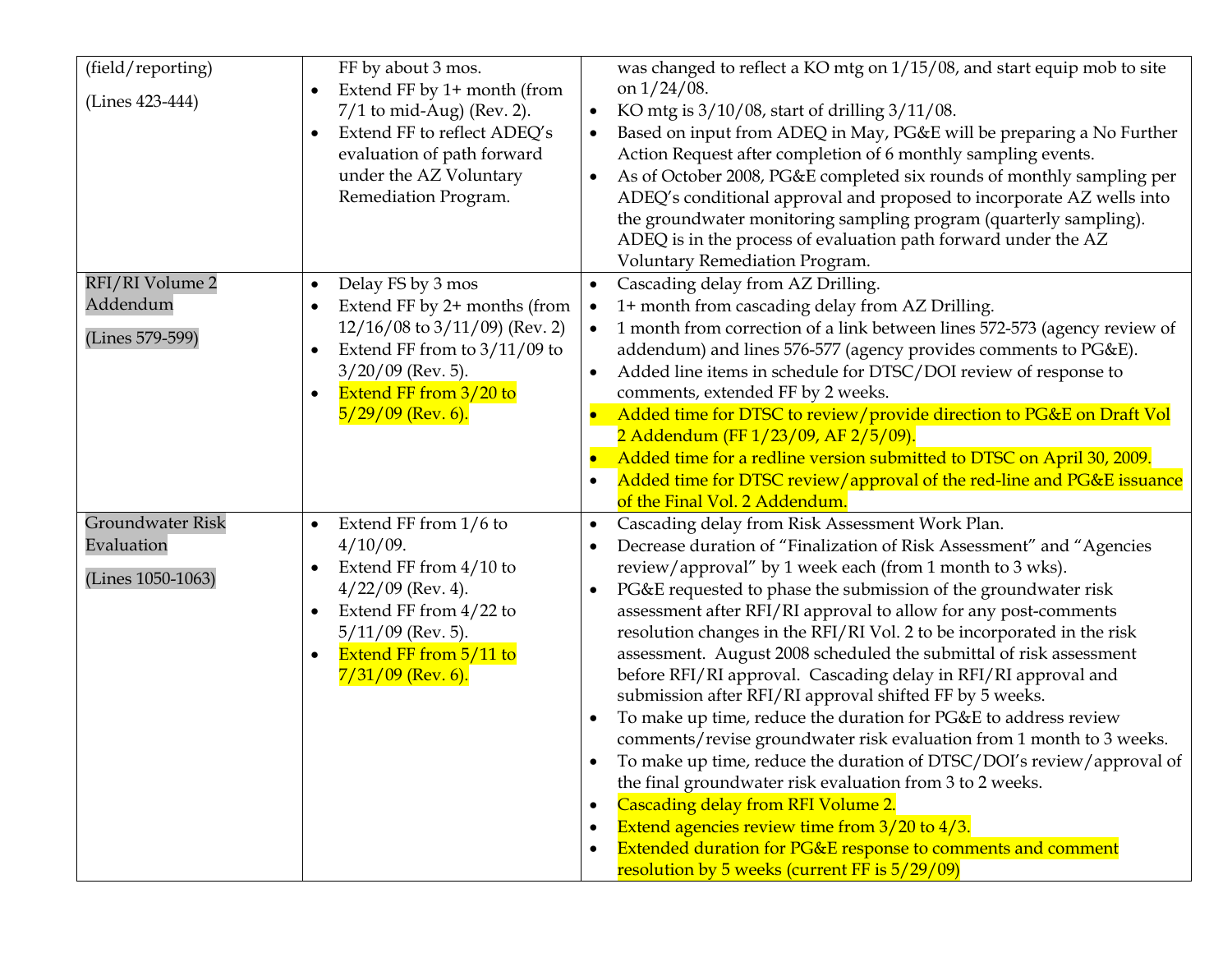| Revised Groundwater<br>Modeling<br>(Lines 989-991) | Delay Forecast Start (FS) by 5<br>$\bullet$<br>mos, extend FF by 5 mos.<br>Extend FF by 2 months (Rev.<br>2).<br>Revised schedule to reflect the<br>August 18, 2008 TWG<br>discussion (Rev. 5).                                                                                                                                                                                                                    | Due to delays in hydraulic testing and AZ drilling.<br>$\bullet$<br>Cascading delay from AZ drilling.<br>$\bullet$<br>Based on the August 18, 2008 TWG meeting, the 5-layer model will be<br>$\bullet$<br>updated to support the alternatives evaluation in the Groundwater<br>CMS/FS. Revision of the 10-layer model may be conducted resulting<br>from review of 5 layer model or for remedial design.                                                                                                                                                                                                                                                                                                                                                                                                                                                                        |
|----------------------------------------------------|--------------------------------------------------------------------------------------------------------------------------------------------------------------------------------------------------------------------------------------------------------------------------------------------------------------------------------------------------------------------------------------------------------------------|---------------------------------------------------------------------------------------------------------------------------------------------------------------------------------------------------------------------------------------------------------------------------------------------------------------------------------------------------------------------------------------------------------------------------------------------------------------------------------------------------------------------------------------------------------------------------------------------------------------------------------------------------------------------------------------------------------------------------------------------------------------------------------------------------------------------------------------------------------------------------------|
| Flood Plain ISPT<br>(Lines 934-954)                | Start as scheduled, extend FF<br>by 6 mos.<br>Extend FF by 1 month.<br>$\bullet$<br>Extend through March 2009<br>(Rev. 4).<br><b>Extend through December</b><br>$\bullet$<br>2009 (Rev. 5).                                                                                                                                                                                                                        | The extension was due to the addition of a post completion monitoring<br>$\bullet$<br>period of 6 mos. Extend post completion monitoring period to December<br>2009.<br>Final report submitted on $3/5/08$ (instead of $1/31/08$ ). Not on critical<br>path.                                                                                                                                                                                                                                                                                                                                                                                                                                                                                                                                                                                                                    |
| <b>Upland ISPT</b><br>(Lines 977-987)              | Start as scheduled, extend FF<br>by $3.5$ mos.<br>Extend 2 months to March<br>2009 (Rev. 4).<br><b>Extend through December</b><br>2009 (Rev. 5).                                                                                                                                                                                                                                                                   | Due to permitting issue related to the ethanol tank. Received permit for<br>$\bullet$<br>ethanol tank on December 5, 2007.<br>Extend pilot study by 2 months due to stop of dosing for 2 months.<br>$\bullet$<br>Add 1-year post completion monitoring period.<br>$\bullet$                                                                                                                                                                                                                                                                                                                                                                                                                                                                                                                                                                                                     |
| Groundwater Background<br>Study<br>(Line 907)      | <b>Extend FF to match approval</b><br>$\bullet$<br>of GWRA                                                                                                                                                                                                                                                                                                                                                         | Revise FF for DTSC concurrence letter to coincide with approval of<br>$\bullet$<br>GWRA.                                                                                                                                                                                                                                                                                                                                                                                                                                                                                                                                                                                                                                                                                                                                                                                        |
| CMS/FS - Groundwater<br>(Lines 1080-1105)          | Delay FF from $10/1/09$ to<br>$\bullet$<br>$12/3/09$ (including agency<br>approvals) (Rev. 2)<br>Extend FF from 12/3 to<br>$\bullet$<br>$1/6/10$ (Rev. 3).<br>Schedule adjusted to reflect an<br>$\bullet$<br>earlier start of the CMS/FS,<br>start mid August 2008 instead<br>of April 2009 (Rev. 4).<br>Extend FF from 5/4 to<br>$5/25/09$ (Rev. 5).<br>Extend FF from 5/25 to<br>$9/11/09$ (3 months) (Rev. 6). | Cascading delay from RFI Vol. 2 Addendum.<br>$\bullet$<br>Cascading delay from Risk Assessment Work Plan.<br>$\bullet$<br>Two key adjustment in sequencing steps include (Rev. 4):<br>$\bullet$<br>To be consistent with Tribal outreach for RFI/RI Volume 2 -- PG&E<br>will outreach with Tribes after Discussion Draft CMS/FS is issued, and<br>then issue Draft CMS/FS to agencies.<br>Replace the following process "Response to comments & revise<br>report/Agency review & comment on Revised Report/Finalize<br>report/Agency review & comment on Final Report" with the<br>following "Reach resolution on response to comments/ Finalize<br>report/Agency review & approve Final Report."<br>Cascading delay from the new linkage between Groundwater Risk<br>$\bullet$<br>Evaluation and the approval of the RFI/RI Volume 2, and delays from<br>review of RFI Vol. 2. |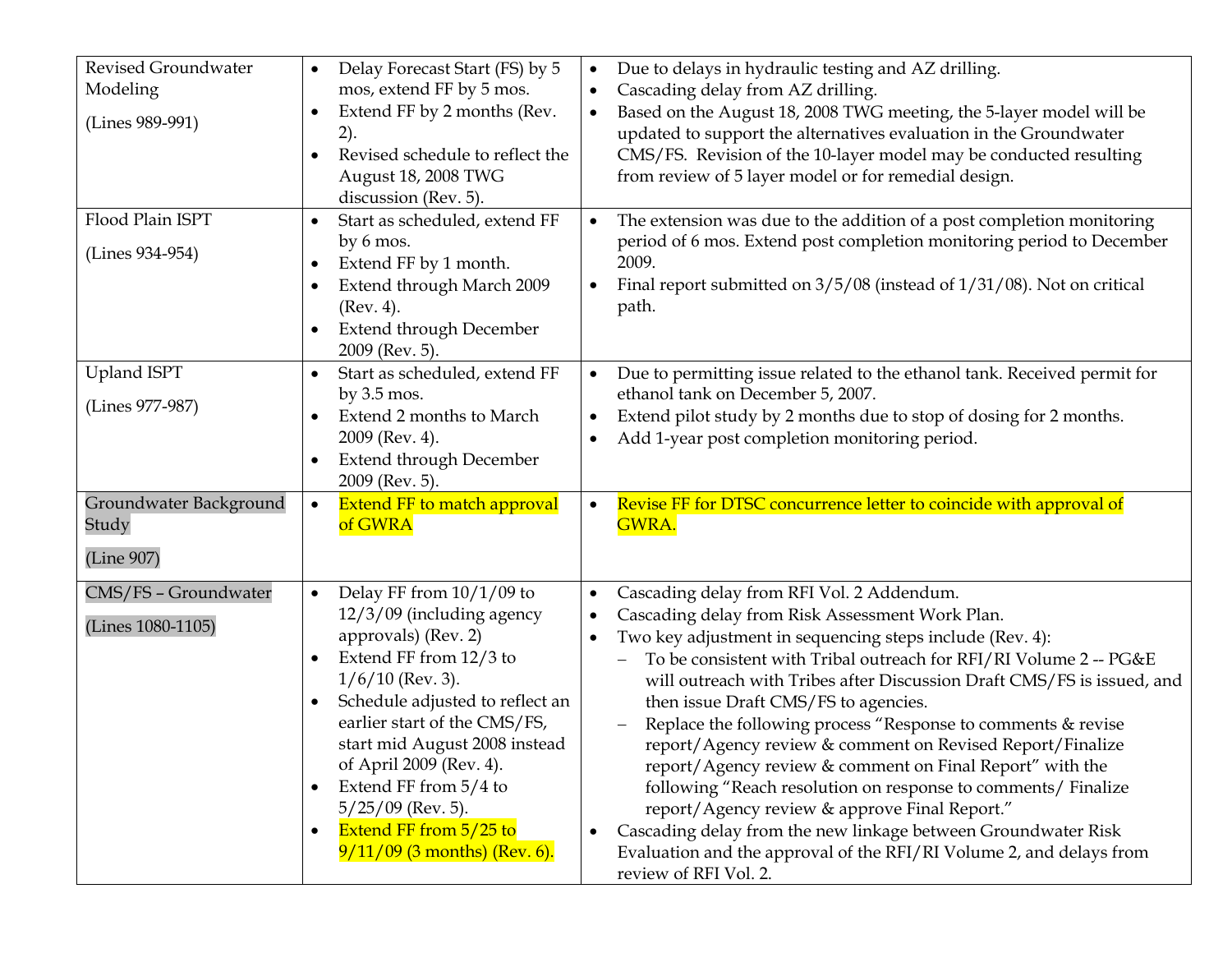|                                                                     |                                                                                                                                                                                                                                                                                                                                                                   | Added Section 106 consultation, DOI meetings with Tribes, and BLM<br>$\bullet$<br>response to comments $\left(\frac{2}{5}\right)$ 09 - $\frac{5}{26}$ 09)<br>Added time for DOI to provide any additional comments on the Draft<br>$\bullet$<br><b>CMS/FS from meetings with Tribes (5days)</b><br>Added a link to phase the submission of the Final CMS/FS after the<br>$\bullet$<br>approval of the Groundwater Risk Assessment to allow for any post-<br>comments resolution changes in the GWRA to be incorporated into the<br>Final CMS/FS<br>Extended duration of "Reach Resolution on Response to Comments" (10<br>$\bullet$<br>working days) due to extensive comments received. Added details and<br>interim milestones for reaching resolutions on key assumptions (COCs,<br>RAOs, CSM, ARARs, the number and configuration of remedial<br>alternatives). |
|---------------------------------------------------------------------|-------------------------------------------------------------------------------------------------------------------------------------------------------------------------------------------------------------------------------------------------------------------------------------------------------------------------------------------------------------------|---------------------------------------------------------------------------------------------------------------------------------------------------------------------------------------------------------------------------------------------------------------------------------------------------------------------------------------------------------------------------------------------------------------------------------------------------------------------------------------------------------------------------------------------------------------------------------------------------------------------------------------------------------------------------------------------------------------------------------------------------------------------------------------------------------------------------------------------------------------------|
| Remedy Selection/<br><b>Statement of Basis</b><br>(Lines 1128-1134) | DTSC approval of Final<br>$\bullet$<br>Remedy - delay FF from<br>2/14/2010 to 8/27/2010 (6<br>mos) (Rev. 3).<br>Schedule adjusted to reflect<br>the change in CMS/FS<br>schedule. DTSC approval of<br>Final Remedy is $1/22/2010$<br>(Rev. 4).<br>Extend FF from 1/22 to<br>$2/12/2010$ (Rev. 5).<br>Extend FF from 2/12 to<br>$\bullet$<br>$6/15/2010$ (Rev. 6). | Public notice package delay due to cascading delay from CMS/FS<br>$\bullet$<br>Groundwater.<br>Extension of DTSC approval of Final Remedy due to: a) cascading delay<br>$\bullet$<br>from CMS/FS Groundwater, b) the new DTSC-requested FF linkage from<br>Public Review of Draft EIR to Public Notice/Comment Period of<br>Statement of Basis; also increase duration of review period from 45 edays<br>to 60 edays, and c) the new DTSC-requested FF linkage from DTSC<br>approval of Final Remedy to Final EIR certified.<br>Cascading delay from CMS/FS (due to delay in RA).<br>$\bullet$<br>Cascading delay from Groundwater CMS/FS.<br>$\bullet$<br>Extended public comment/public notice for Statement of Basis from 60 to<br>$\bullet$<br>75 edays due to end of year holiday timeframe.                                                                   |
| NOP and Scoping/<br>Program EIR<br>(Lines 1197-1229)                | Extend NOD from 4/20/2009<br>$\bullet$<br>to $8/27/2010$ .<br>Extend NOD filing date to<br>9/28/2010.<br>Schedule adjusted to reflect<br>the change in CMS/FS<br>schedule. NOD filing date is<br>$1/22/2010$ (Rev. 4).<br>Extend FF from 1/22 to<br>$\bullet$<br>$2/12/2010$ (Rev. 5).<br>Extend FF from 2/12 to<br>$\bullet$<br>$6/15/2010$ (Rev. 6).            | Extension of NOD due to: a) cascading delay from CMS/FS Groundwater,<br>$\bullet$<br>b) the new DTSC-requested FF linkage from Public Review of Draft EIR to<br>Public Notice/Comment Period of Statement of Basis; also increase<br>duration of review period from 45 edays to 60 edays, and c) the new<br>DTSC-requested FF linkage from DTSC approval of Final Remedy to Final<br>EIR certified.<br>Change selected links between tasks for Draft EIR - does not impact<br>٠<br>completion dates.<br>Cascading delay from Approval of Final Remedy.<br>$\bullet$<br>Extended public comment/public notice for Draft EIR from 60 to 75 edays<br>$\overline{\bullet}$<br>due to end of year holiday timeframe.                                                                                                                                                     |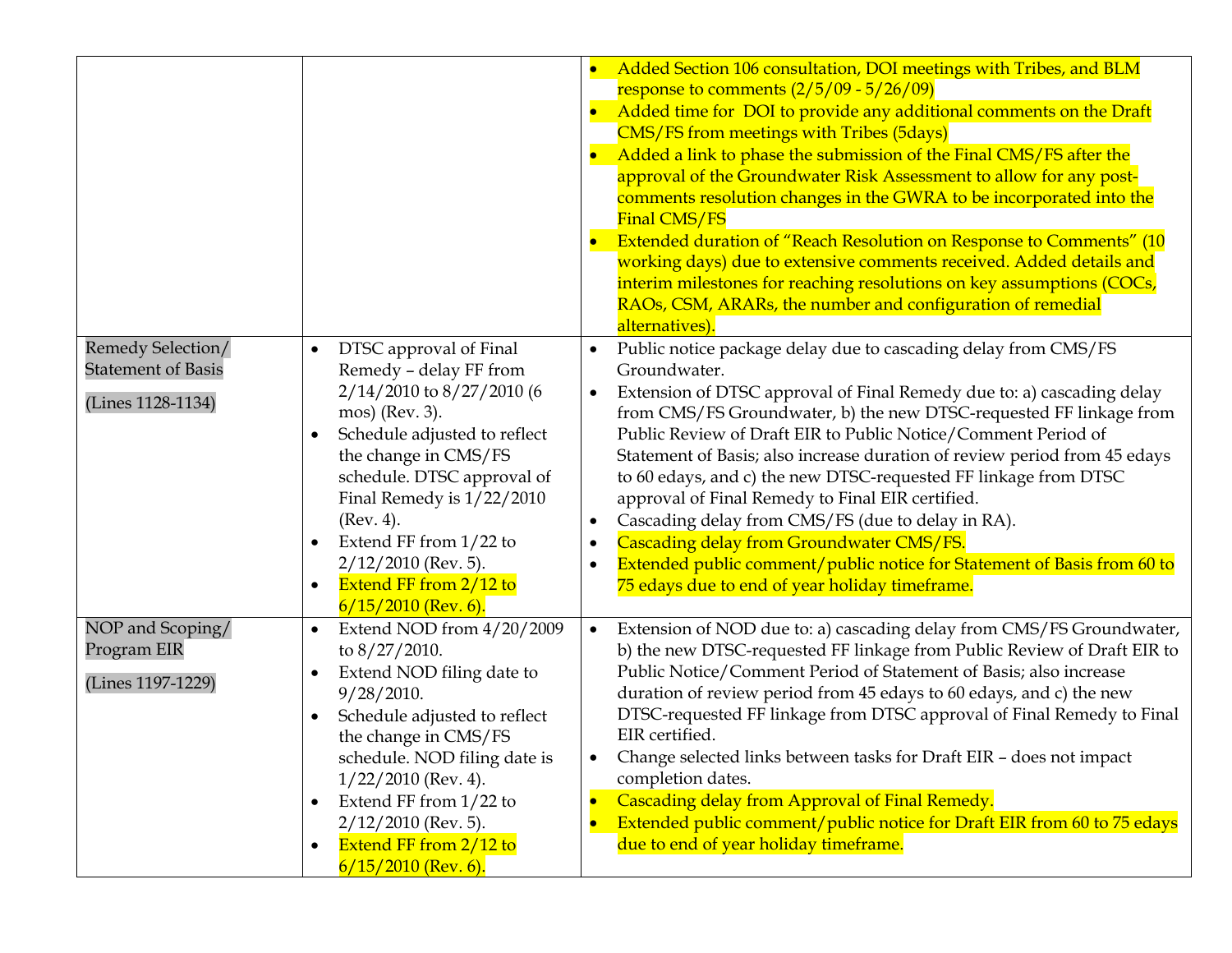| Proposed Plan/ROD<br>(Lines 1143-1154)                                                                                       | Delay FF from $4/15/10$ to<br>$\bullet$<br>$6/17/10$ (Rev. 2)<br>Extend FF from 6/17 to<br>$\bullet$<br>$7/21/2010$ .<br>Schedule adjusted to reflect<br>the change in CMS/FS<br>schedule. ROD issuance date<br>is $12/5/2009$ (Rev. 4).<br>Extend FF from 12/5 to<br>$1/25/2010$ (Rev. 5).<br>Extend FF from $1/25/2010$ to<br>$6/16/2010$ (4+ months) (Rev. | Cascading delay from CMS/FS (due to delay in RA).<br>$\bullet$<br>Revise the "Tribal review/comment period" step to "Tribal Consultation<br>$\bullet$<br>(Section 106) followed by SHPO Consultation (Section 106)".<br>Cascading delay from Groundwater CMS/FS.<br>$\bullet$<br>Synchronized DTSC and DOI public review/comment period on the<br>$\bullet$<br>Statement of Basis and the Proposal Plan (increased DOI's duration from<br>45edays to 60edays). Added a 30-days response to public comments<br>period on the Proposed Plan.<br>Increased the duration of DOI Approval Process for ROD from 60 to<br>$\bullet$<br>90edays.<br>Cascading delay from CMS/FS.<br>$\bullet$                                                                               |
|------------------------------------------------------------------------------------------------------------------------------|---------------------------------------------------------------------------------------------------------------------------------------------------------------------------------------------------------------------------------------------------------------------------------------------------------------------------------------------------------------|---------------------------------------------------------------------------------------------------------------------------------------------------------------------------------------------------------------------------------------------------------------------------------------------------------------------------------------------------------------------------------------------------------------------------------------------------------------------------------------------------------------------------------------------------------------------------------------------------------------------------------------------------------------------------------------------------------------------------------------------------------------------|
| CMI/RD/RA/<br>Construction/Start of<br>Operation of Final Remedy<br>(Lines 1245-1280)<br>Soil<br>RFI/RI Volume 1<br>Addendum | Delay FF by 6 mos (from<br>$\bullet$<br>$11/24/11$ to $5/7/12$ )<br>Schedule adjusted to reflect<br>$\bullet$<br>the change in CMS/FS<br>schedule<br>Forecast duration of 7.5 months,<br>linked to RFI Vol. 3 report                                                                                                                                          | Cascading delay from Program EIR and DTSC approval of Final Remedy.<br>$\bullet$<br>Cascading delay from CMS/FS (due to delay in RA).<br>$\bullet$<br>Cascading delay from Groundwater CMS/FS.<br>$\bullet$<br>To incorporate MW-20 bench and IM3 Treatment Plant as potential AOCs.                                                                                                                                                                                                                                                                                                                                                                                                                                                                                |
| (Lines 281-304)                                                                                                              | (complete 3 months prior to start<br>of Vol. 3).                                                                                                                                                                                                                                                                                                              |                                                                                                                                                                                                                                                                                                                                                                                                                                                                                                                                                                                                                                                                                                                                                                     |
| Part A Phase 1 field<br>implementation/data gaps<br>evaluation<br>(Lines 669-733)                                            | Extend FF from $7/31/08$ to<br>$\bullet$<br>$9/15/09$ (Rev. 1)<br>Extend FF from 9/15/08 to<br>$\bullet$<br>$11/24/08$ (Rev. 2)<br>Extend FF to 3/11/09 (Rev. 3).<br>Extend FF from $3/11/09$ to<br>$4/30/09$ (Rev. 5).<br>Extend FF from 4/30 to<br>$\bullet$<br>$9/29/09$ (Rev. 6).                                                                         | Site kick-off meeting - August 21, 2008.<br>$\bullet$<br>Add DTSC/DOI review/concurrence on the approach in the Soil<br>$\bullet$<br>Background Technical Memorandum (duration of 2 weeks).<br>Field implementation - FF was $10/9/08$ , AF was $10/23/08$ (2 wks<br>$\bullet$<br>extension due to field conditions encountered at AOC-4 requiring<br>additional discussion with agencies). In addition, 2 wks extension in<br>laboratory analysis of soil background samples due to matrix issues.<br>Added details for TM#4 - agency review/approvals of screening values<br>$\bullet$<br>for organic COPECs.<br>Added Tribal review/comment of Soil Background TM.<br>$\bullet$<br>Extend FF for TM#4 from 1/9 to 1/19/09 and add DQO documentation<br>$\bullet$ |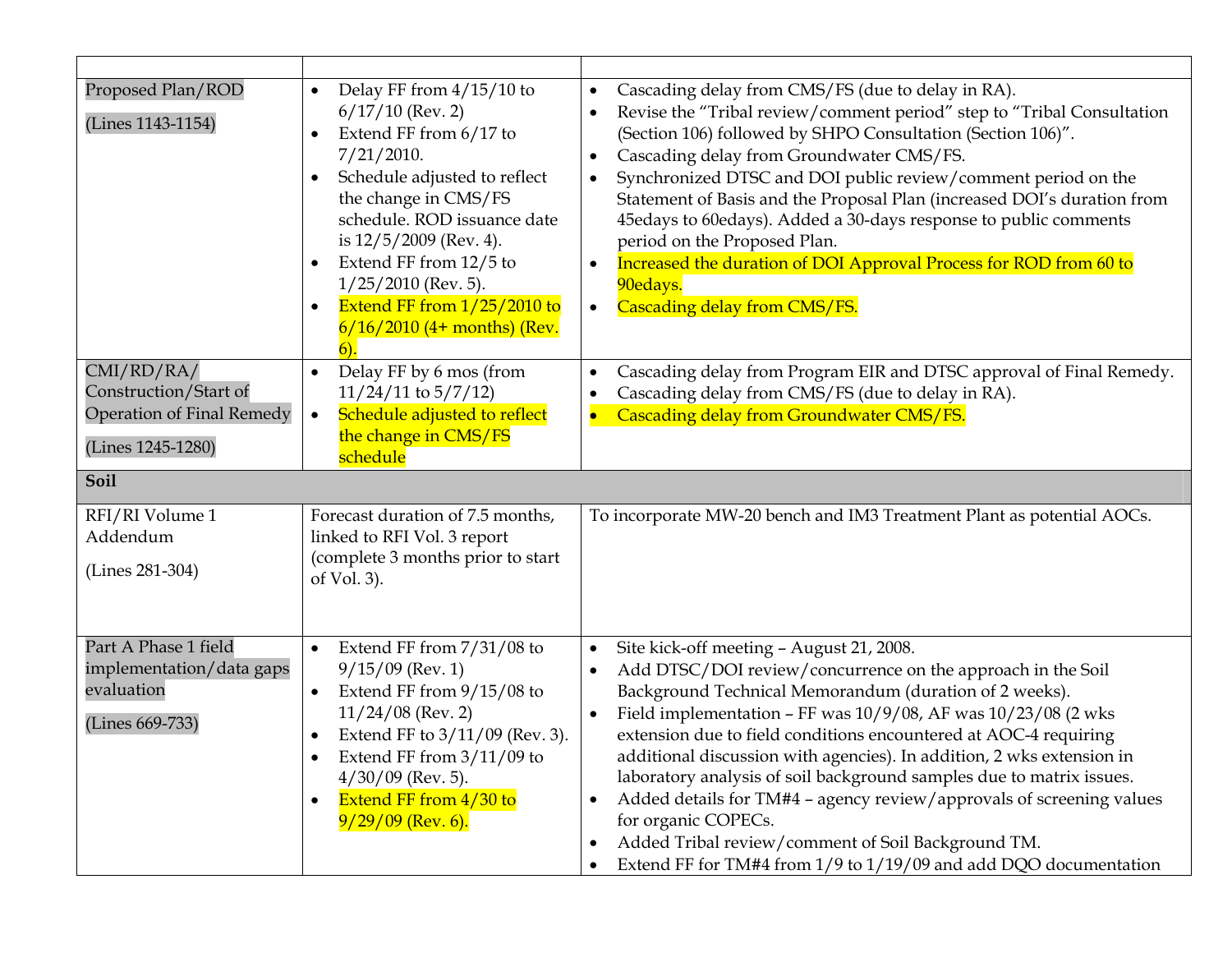| Part B investigation                                                              | Extend FF by 1.5 mos.<br>$\bullet$                                                                                                                                                                                                                                                                                                            | and stakeholder review/agencies approval process. These two factors add<br>about 2-3 weeks to the overall Part A Data Gaps Evaluation schedule<br>(discussed at January 7 RCRA/CERCLA meeting).<br>Schedule extension reflected additional review time for soil tech memos<br>$\bullet$<br>(lower priority than groundwater) and adding time for response to<br>comments for Soil Background TM and ECV TM#4.<br>1 month due to DQO discussion and past data evaluation.<br>$\bullet$                                                                                                                                               |
|-----------------------------------------------------------------------------------|-----------------------------------------------------------------------------------------------------------------------------------------------------------------------------------------------------------------------------------------------------------------------------------------------------------------------------------------------|-------------------------------------------------------------------------------------------------------------------------------------------------------------------------------------------------------------------------------------------------------------------------------------------------------------------------------------------------------------------------------------------------------------------------------------------------------------------------------------------------------------------------------------------------------------------------------------------------------------------------------------|
| (Lines 768-790)                                                                   | Extend FF by 2 weeks<br>٠<br>Submitted Response to<br>٠<br>Comments on $5/5/08$ .<br>Submitted letter on Part B<br>phasing on 7/17/08. In<br>agencies review (Rev. 4).<br>PG&E submitted details on<br>approach to Part B Phase 1 on<br>$9/30/08$ . In agencies review<br>(Rev. 5). Part B is on hold until<br>agencies complete this review. | 0.5 month due to incorporation of perimeter sampling walk/ verification.<br>$\bullet$<br>Additional time for agency review of Part B Work Plan.<br>$\bullet$                                                                                                                                                                                                                                                                                                                                                                                                                                                                        |
| RFI/RI Vol. 3/Risk<br>Assessment-Soil/CMS/FS-<br>Soil<br>(CMS/FS Lines 1106-1126) | Extend FF for CMS/FS from<br>$\bullet$<br>$11/10/11$ to $2/21/12$ (Rev. 2)<br>Extend FF for CMS/FS from<br>$\bullet$<br>$2/21/12$ to $7/3/2012$ (Rev. 3).<br>Extend FF from 7/3 to<br>$\bullet$<br>$8/21/2012$ (Rev. 5).<br>Extend FF from 8/12 to<br>$\bullet$<br>$2/15/2013$ (Rev. 6).                                                      | Approx. 2 months due to cascading delay from Part A Phase 1 workplan/<br>$\bullet$<br>approval/permitting.<br>1 month from adding a link between tribal review of CMS/FS and PG&E<br>response to comments.<br>Cascading delay from Part A approval.<br>$\bullet$<br>Cascading delay from Part A Phase 1 data gaps evaluation.<br>$\bullet$<br>Revise the Soil CMS/FS steps to mirror the Groundwater CMS/FS steps<br>$\bullet$<br>E.g., discussion draft, draft, resolution to comments, final.<br>Use the duration of the Groundwater CMS/FS steps as placeholders.<br>Keep the sequential order of RFI/RI and Risk before CMS/FS. |
| Public Notice/Statement of<br><b>Basis/Supplemental EIR</b><br>(Lines 1240-1250)  | Extend NOD from 12/13/2011<br>$\bullet$<br>to 7/27/2012<br>Extend NOD from 7/27/12 to<br>$\bullet$<br>$12/7/2012$ (Rev. 3).<br>Extend NOD from 12/7 to<br>$\bullet$<br>$1/25/2013$ (Rev. 5).<br>Extend NOD from 1/25 to<br>$\bullet$<br>$7/22/2013$ (Rev. 6)                                                                                  | Cascading delay from CMS/FS Soil<br>$\bullet$<br>Addition of links from a) Supplemental EIR public comment to Statement<br>$\bullet$<br>of Basis public comment and b) Supplemental EIR certification to DTSC<br>approval of Soil Remedy.<br>Cascading delay from CMS/FS Soil.<br>$\bullet$                                                                                                                                                                                                                                                                                                                                         |
| Proposed Plan/ROD                                                                 | Extend FF from $5/26/2012$ to<br>$\bullet$<br>9/6/2012                                                                                                                                                                                                                                                                                        | Cascading delay from CMS/FS Soil.<br>$\bullet$<br>Increased the duration of DOI Approval Process for ROD from 60 to<br>$\bullet$                                                                                                                                                                                                                                                                                                                                                                                                                                                                                                    |